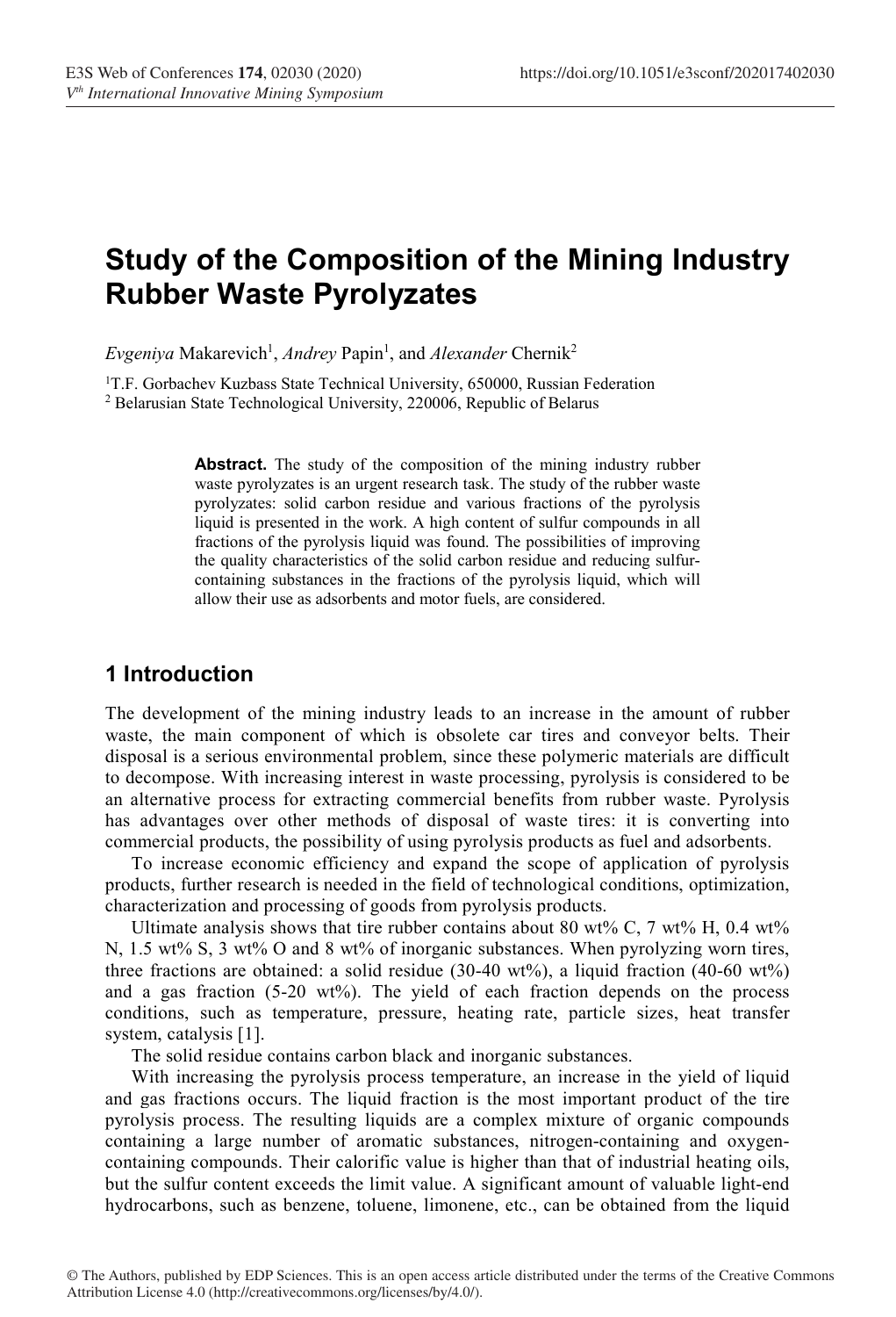fraction. There are also significant proportions of polycyclic aromatic hydrocarbons, such as naphthalene, phenanthrene, diphenyl, etc.; their concentration, as well as the total content, increases significantly with increasing temperature.

The gaseous fraction consists of non-condensable organic substances and can be used as fuel in the pyrolysis process [2].

#### 2 Materials and methods

Products of pyrolysis of tires of KEK+ LLC were taken (Kaltan, Kemerovo Region, Russia) as objects of research. The structural features of the compounds of the the carbon residue composition and the pyrolysis liquid fractions were studied by IR spectroscopy. The adsorption activity of the solid carbon residue was determined by the methylene blue adsorption method. Proximate and ultimate analyses of the solid carbon residue were carried out according to State Standards GOST R 53357-2013 and GOST R 53355-2009. The extraction desulfurization method was used to reduce the sulfur content in the pyrolysis liquid fractions.

#### 3 Results and discussion

Proximate and ultimate analyses of the solid carbon residue were carried out. The composition is investigated. It was found that the carbon residue has high ash values (8.9- 20.40%), volatiles yield (7.50-16.55%), and sulfur content (3-5%). The results of elemental analysis showed that the solid pyrolysis residue contains about 80 wt% C, 1.5 wt.% N.

The IR spectroscopy method was used to study the structural features of compounds of the carbon residue composition (Fig. 1). It was found that there are absorption bands at  $2400-2300$  cm<sup>-1</sup> and  $2150-1950$  cm<sup>-1</sup>, which is caused by stretching vibrations of carbon atoms in alkanes and alkyl fragments, vibrations of the (C≡C) group in alkynes, and groups (N=C=S , SC≡N) in thiocyanates.

The absorption bands in the region of 1750-1560 cm<sup>-1</sup> can correspond to the carbonyl group ( $C=O$ ), the group ( $C=C$ ) of alicyclic compounds, and the group ( $C-C$ ) of aromatic hydrocarbons.

The absorption band in the region in the range  $1060-1040$  cm<sup>-1</sup> corresponds to sulfoxide, and the bands in the range 800-690 cm-1 characterize other sulfur-containing compounds.



Fig. 1. IR spectrum of the solid carbon residue of tire pyrolysis.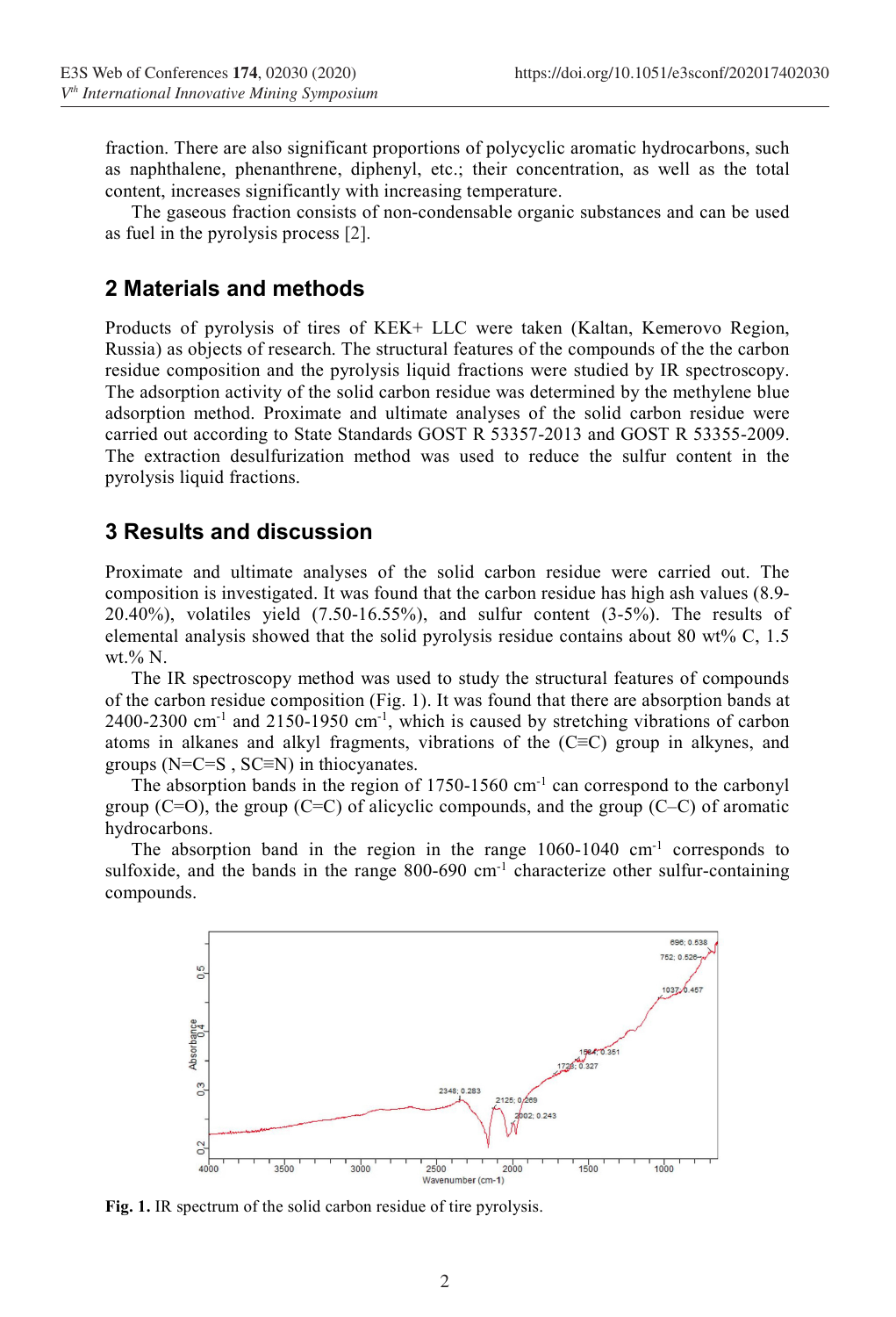The high toxicity and pungent odor of the solid carbon residue, caused by violations of the process flow and the absence of aromatization and polycyclization reactions, which intensify at higher temperatures, do not allow using it as an adsorbent and fuel. Therefore, it becomes necessary to upgrade the carbon residue to expand the scope of its possible application.

The carbon residue was upgraded by thermal processing. As a result, the qualitative characteristics of the product improved, the ash content  $(6.5-10.0\%)$ , the yield of volatile substances (0.27-0.38%), and the sulfur content (0.25-0.5%) decreased. Thus, high-quality raw materials were obtained for the production of adsorbents and smokeless fuel. Ultimate analysis showed that the upgraded carbon residue contains 86 wt% C, about 1.0 wt% N.

The structural features of the compounds of the processed carbon residue compositions were studied by IR spectroscopy (Fig. 2). It was established that as a result of upgrading, multiple С–С, С–О bonds are destroyed, as evidenced by a decrease in the intensity of absorption bands in the region of  $1750-1560$  cm<sup>-1</sup>. The splitting of organic polysulfide bonds also occurs; this can be seen by the absence of absorption bands in the range of 1060- 1040 cm<sup>-1</sup> and 800–690 cm<sup>-1</sup>.



Fig. 2. IR spectrum of depleted solid carbon tire pyrolysis residue.

The possibility of using the upgraded carbon residue as an adsorbent was investigated. The upgrading was found to increase the specific surface of the carbon residue.It has been established that after upgrading, the total pore volume doubles.

The methylene blue adsorption activity of the solid carbon residue characterizes the number of macropores, since large and flat methylene blue molecules can be adsorbed mainly on macropores. It was found that, when upgraded, the methylene blue adsorption activity of the solid carbon residue significantly increases.

In the study of iodine adsorption activity, the sorption process proceeds over the entire surface of the adsorbent, both in macro- and in micropores, due to the small size of the iodine molecules. It has been found that the iodine adsorption activity of solid carbon residue depends on the particle size of the adsorbent and the reaction time.

The liquid fraction has a dark brown color, a sharp toxic smell with a characteristic shade of products containing sulfur compounds. The fractional composition of the liquid tire pyrolysis product was determined according to State Stndard GOST R 57036-2016 "Petroleum products. Determination of fractional composition at atmospheric pressure" using ARN-LAB-1 device. The beginning of boiling was observed at a temperature of 55°C. It was established that the liquid product composition contains a petroleum fraction in an amount of 4%, a gasoline fraction in an amount of 21%, a kerosene fraction in an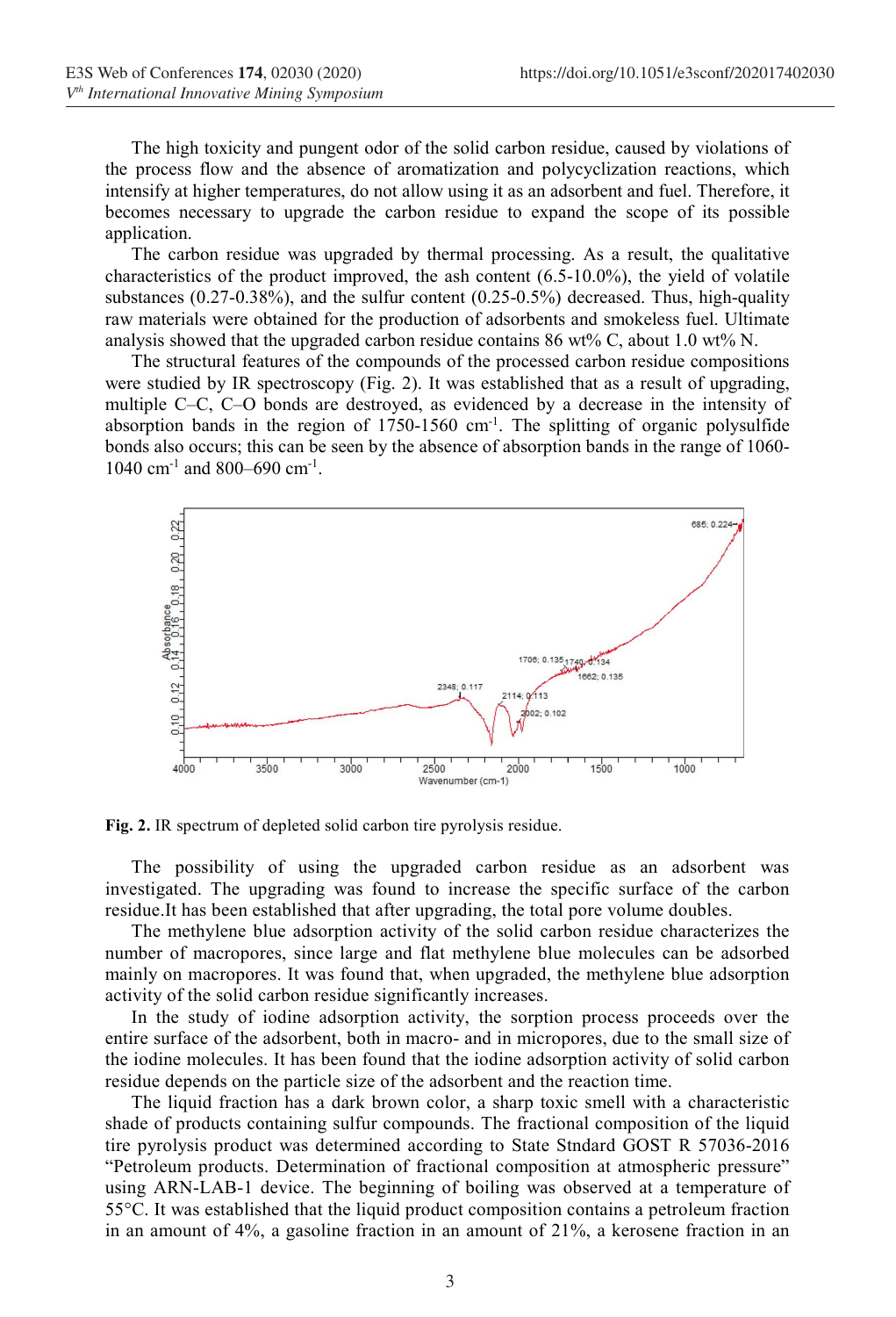amount of 18%, a diesel fraction in an amount of 47%, fuel oil in an amount of 10% [2- 9].

The molecular structure of each obtained fraction was studied by infrared spectroscopy (Fig. 3-6). It was established that the composition of all fractions contains non-cyclic saturated and unsaturated hydrocarbons, aromatic compounds. There are absorption bands at 2950, 2930-2925, 2860-2853, 2840 cm-1 and near 1470-1465, 1370  $cm<sup>-1</sup>$ , which is due to fluctuations in the methyl and methylene groups that make up the alkanes. The absorption bands that characterize the presence of alkanes in the region of 2950-2840 cm<sup>-1</sup> (four bands), at 1465 and 1375 cm<sup>-1</sup>, are clearly visible. Absorption bands in the region of 3100-3010, 1800-1790 cm<sup>-1</sup>, 1510, 1430-1410, 670 cm<sup>-1</sup> may correspond to benzene or its substituted compounds, but the region of  $3100-3010$  cm<sup>-1</sup> may also correspond to the vibrational region of bonds in alkanes. The identification of groups by the absorption bands of  $1360$  and  $1090$  cm<sup>-1</sup> is not reliable; it is possible that they characterize the vibrations of methyl groups in branched alkanes. A wide band in the range of 915-690 cm<sup>-1</sup> characterizes sulfur-containing compounds. The amount of sulfurcontaining compounds increases with increasing distillation temperature. The highest value is recorded in fuel oil.

The information content of IR spectra for sulfur compounds is very limited. S– S and C–S bonds are low-intensity and not characteristic, their position strongly depends on the rest of the molecule. For example, thiophene gives a spectrum similar to an aromatic compound (C–S bond  $v=720 \text{ cm}^{-1}$ ). When studied, sulfur compounds oxidation is often carried out and they are converted to sulfoxides and sulfones, which have very distinct characteristic absorption bands and high intensity absorption bands (sulfoxide in the range of 1060-1040 cm<sup>-1</sup>, sulfone - 1160-1120 cm<sup>-1</sup>, 1350-1300 cm<sup>-1</sup>).



Fig. 3. IR spectrum of gasoline fraction  $(t = 100-180^{\circ}C)$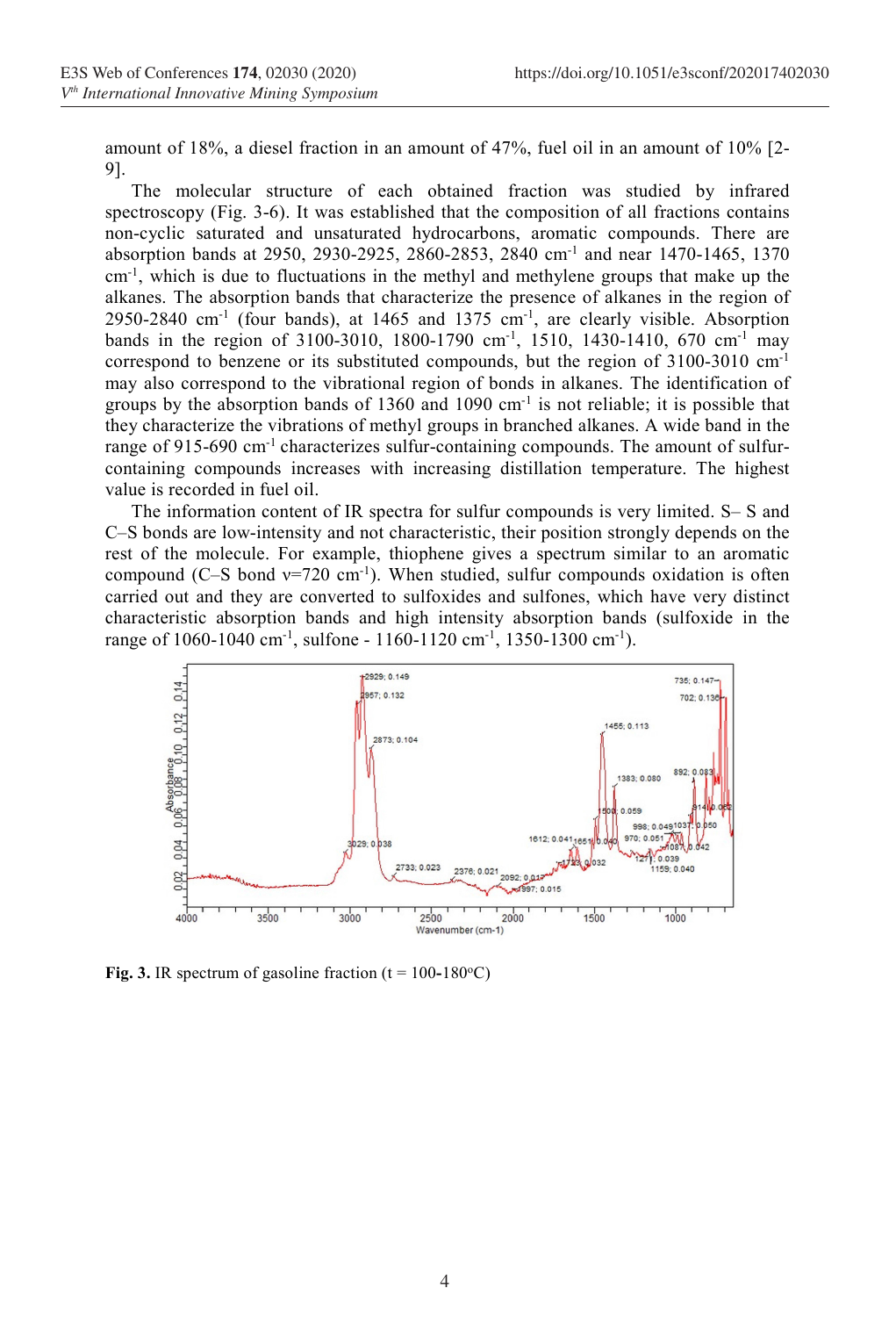

Fig. 4. IR spectrum of kerosene fraction ( $t = 180-240$ °C)



Fig. 5. IR spectrum of diesel fraction  $(t = 240-350^{\circ}C)$ 



Fig. 6. IR spectrum of fuel oil  $(t > 350^{\circ}C)$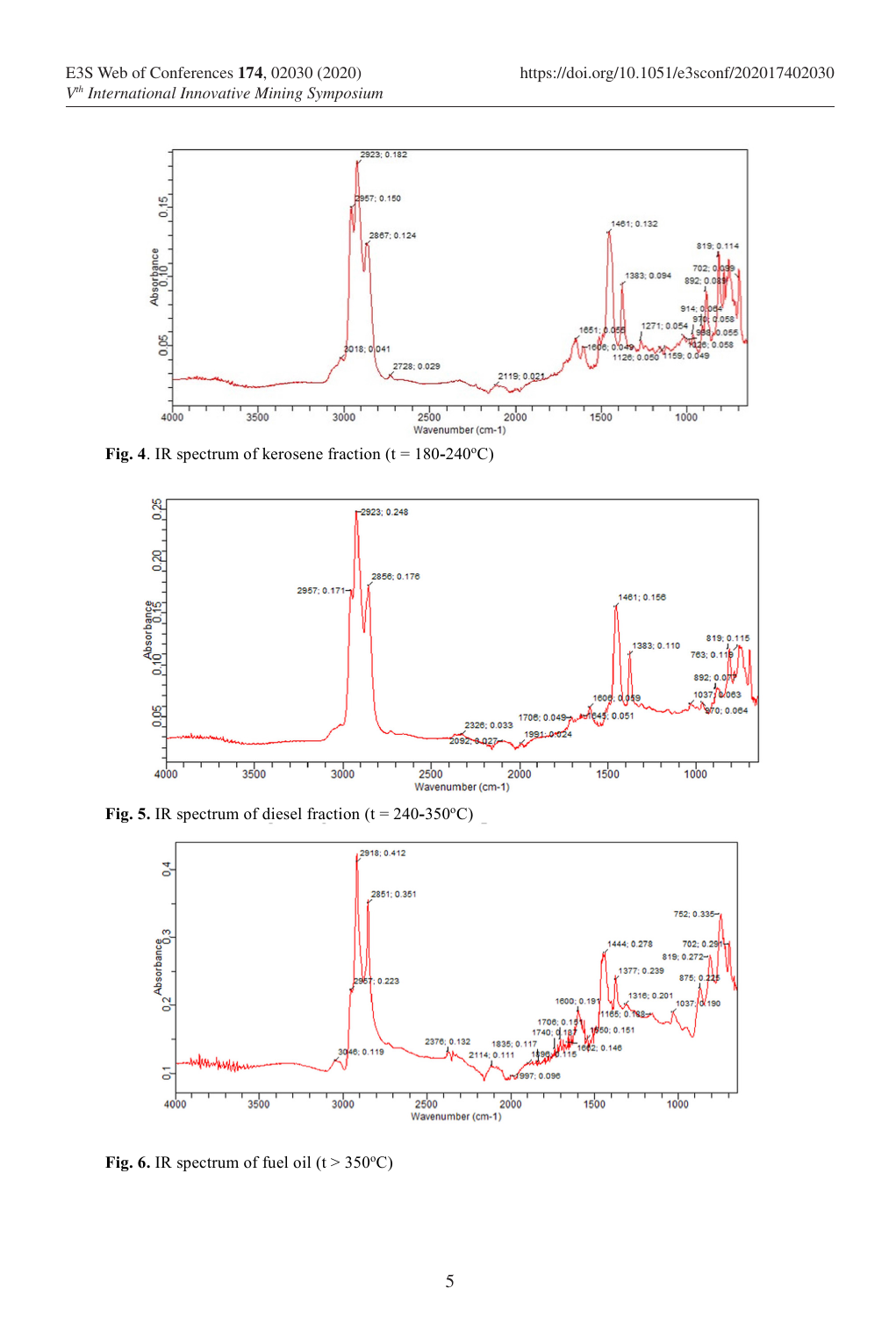## 4 Conclusion

The composition of the rubber pyrolyzates – solid carbon residue and various fractions of the pyrolysis liquid – is investigated.

It was found that the obtained solid carbon residue has low quality characteristics, a high content of sulfur compounds; therefore, upgrading is required to expand the scope of its possible applications. After the solid carbon residue upgrading, the quality of the product improved, the sulfur content decreased, and the adsorption activity increased.

As a result of a comparative analysis of the obtained spectra of the fractions isolated from the pyrolysis liquid with the spectra of similar oil fractions, it was found that the composition of the gasoline, kerosene, diesel fractions and fuel oil isolated from the pyrolysis liquid differs from the composition of similar oil fractions in the content of organosulfur compounds. Therefore, in order to use the obtained products as motor fuels, preliminary desulfurization is required.

There are a number of methods for the desulfurization of petroleum feedstock used to nove organic sulfur compounds from liquid fuels: demercaptanization, remove organic sulfur compounds from liquid fuels: demercaptanization, biodesulfurization, hydrotreating, extraction and adsorption methods, and oxidative desulfurization.

The purpose of sulfur removal is to reduce emissions of sulfur oxides, which are formed during the burning of sulfur compounds, into the atmosphere. It is also necessary to remove sulfur, as it has an interfering effect on catalysts for oil refining processes. Sulfur removal leads to improved quality of commercial fuels.

The main industrial process aimed at the sulfur removal is catalytic hydrodesulfurization, in which sulfur compounds are destroyed, forming hydrogen sulfide and the hydrocarbon part of the raw material molecules is restored and stored in the target liquid products.

The most reliable and affordable methods for the isolation of organic sulfur compounds are oxidation by various oxidizing agents, silica gel and alumina adsorption, sulfuric acid and alkaline extraction, as well as catalytic methods: hydraulic treating and biodesulfurization [10].

Currently, extraction desulfurization of fractions of the mixtures of organic substances to reduce the sulfur content is actively developing, especially in diesel fuels [10]. The extraction is carried out under mild conditions; the extraction processes do not change the chemical structure of the diesel components. The extraction process is based on the better solubility of sulfur-containing substances and aromatic hydrocarbons compared with nonaromatic hydrocarbons in certain polar solvents. The efficiency of desulfurization depends on the choice of solvent, the chemical activity of the removed sulfur-containing components and a number of other factors. Extraction desulfurization also has significant drawbacks. Carrying out extraction on an industrial scale, under certain conditions, may be accompanied by fuel losses, which leads to a decrease in the yield of a valuable processed product. At the same time, desulfurization turns to be incomplete, which does not allow using it without using other types of desulfurization methods.

In this work, among the solvents used in the processes of extraction desulfurization, dimethylformamide (DMF) and acetonitrile were used. Dimethylformamide has been found to be a good solvent. The use of dimethylformamide to remove sulfur compounds from fractions of the pyrolysis liquid allows achieving good results in extraction desulfurization. Experimental results showing that dimethylformamide can remove up to 85.0% of thiophene, 90.0% of dibenzothiophene and 65.0% of dimethyldibenzothiophene were obtained. The possibility to re-use it in processing without a significant decrease in efficiency when removing these sulfur-containing components was also noted.